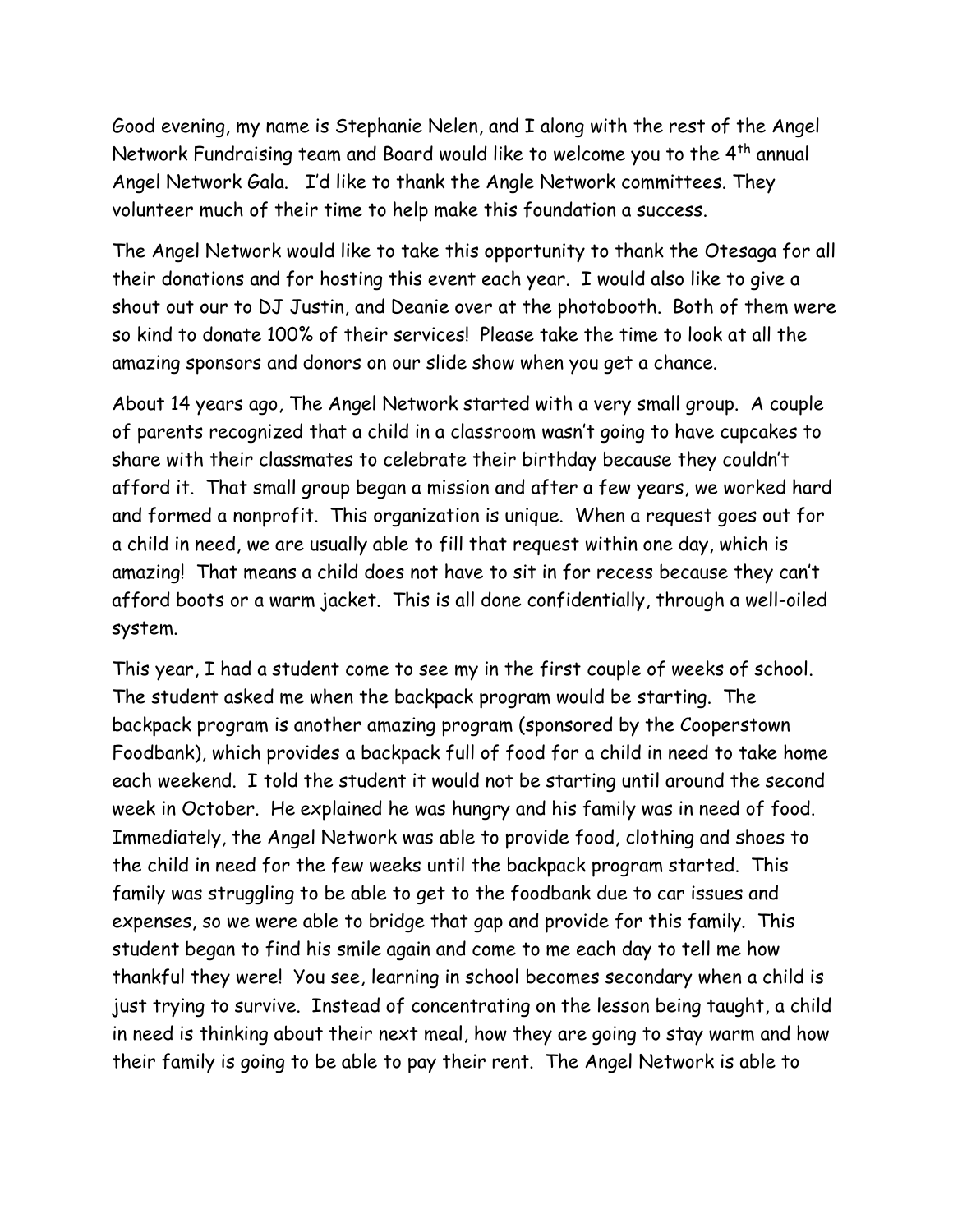take a lot of burden and worry away from these students so they are able to be successful in school.

It is hard for us to believe when we look around at our incredible little village of Cooperstown, that kids are going without. Living a life of deprivation without access to the basics can cause lasting damage to a child. It can mean doing badly in school, feeling isolated and different to their peers, having poor health, and ultimately not getting a job later in life. These children would typically not be able to join the football team or basketball team because they could not afford the right type of shoes. There are many children that would be in our school today without school supplies, proper clothing, snacks, not able to take the SATS or get their driver's license if it wasn't for the Angel Network of Cooperstown.

So much progress has been made and there is a lot to be proud of. But it has not extended far enough. Too many remain trapped in a chain of disadvantaged, and those that do are often the poorest and most socially excluded in our society. The Angel Network is on a mission. We feel we have done and continue to do a great job with meeting student basic needs. Now is the time to take the next step. We want to try to take the cycle of disadvantage as a whole in our community. This means providing experiences for these children. Providing the opportunities for these children to go to summer camps and join after school activities. Do you know that many of these students don't go to after school events or to the Clark gym because of transportation. This is a multi-dimensional challenge- so we must use all the tools at our disposal in a concentrated effort to make this change happen. The Angel Network is in the process of writing grants to help overcome these barriers. We ask you to join us on our challenge and help pave the way for all Cooperstown students to benefit from all the wonderful things this community has to offer.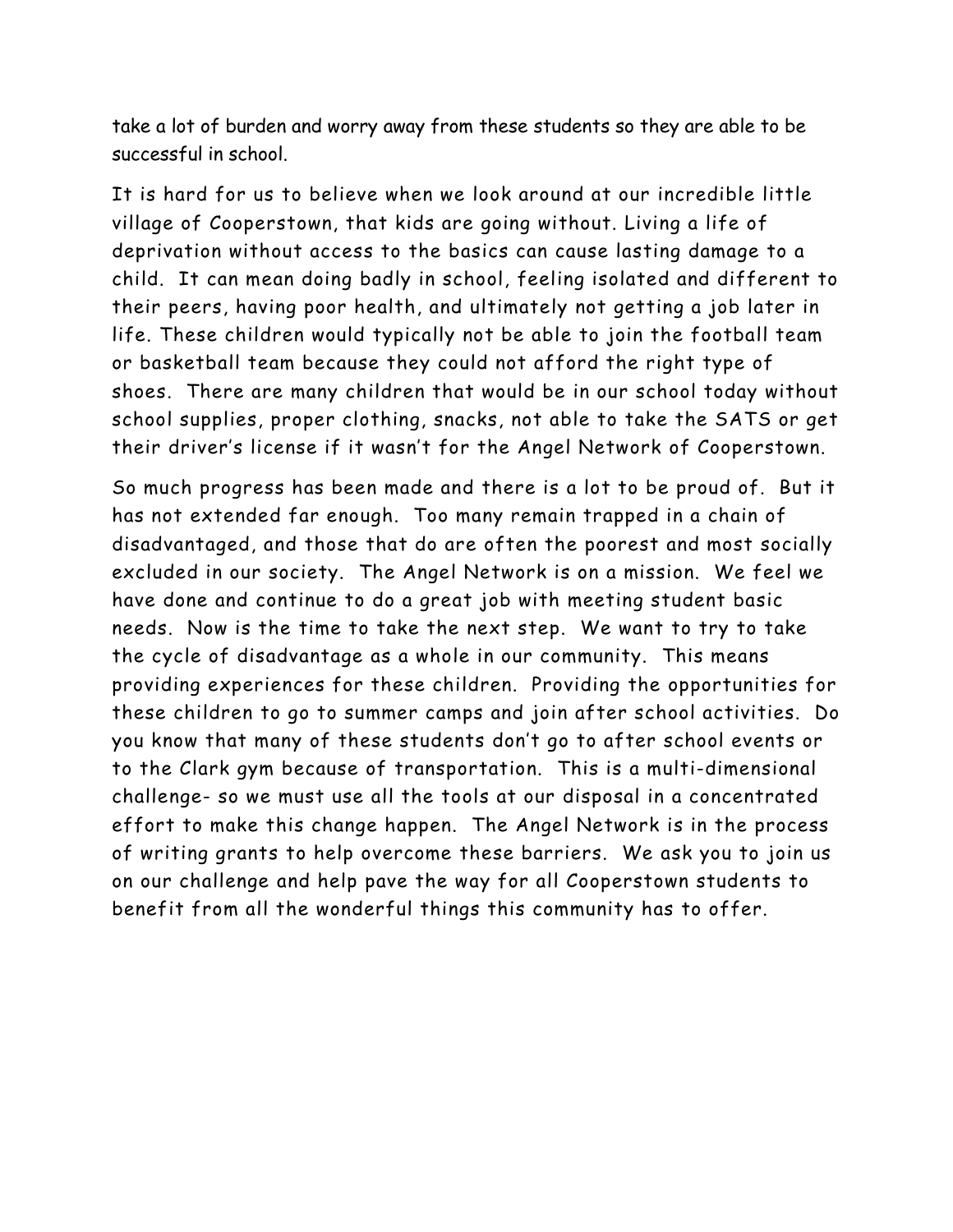I recently came across this quote written by Mich Albom. The way you get meaning into your life is to devote yourself to loving others, devote yourself to your community around you, and devote yourself to creating something that gives you purpose and meaning. I immediately thought of The Angel Network of Cooperstown and all the wonderful volunteers, supports and donors. By working together we are making this community a better place to live, especially those children in need.

In the next couple of months, we have a lot to celebrate and be thankful for. I want to thank you all for helping the children and families in need. I get to see these students each week and it warms my heart to know they don't have to go without!

Thank you